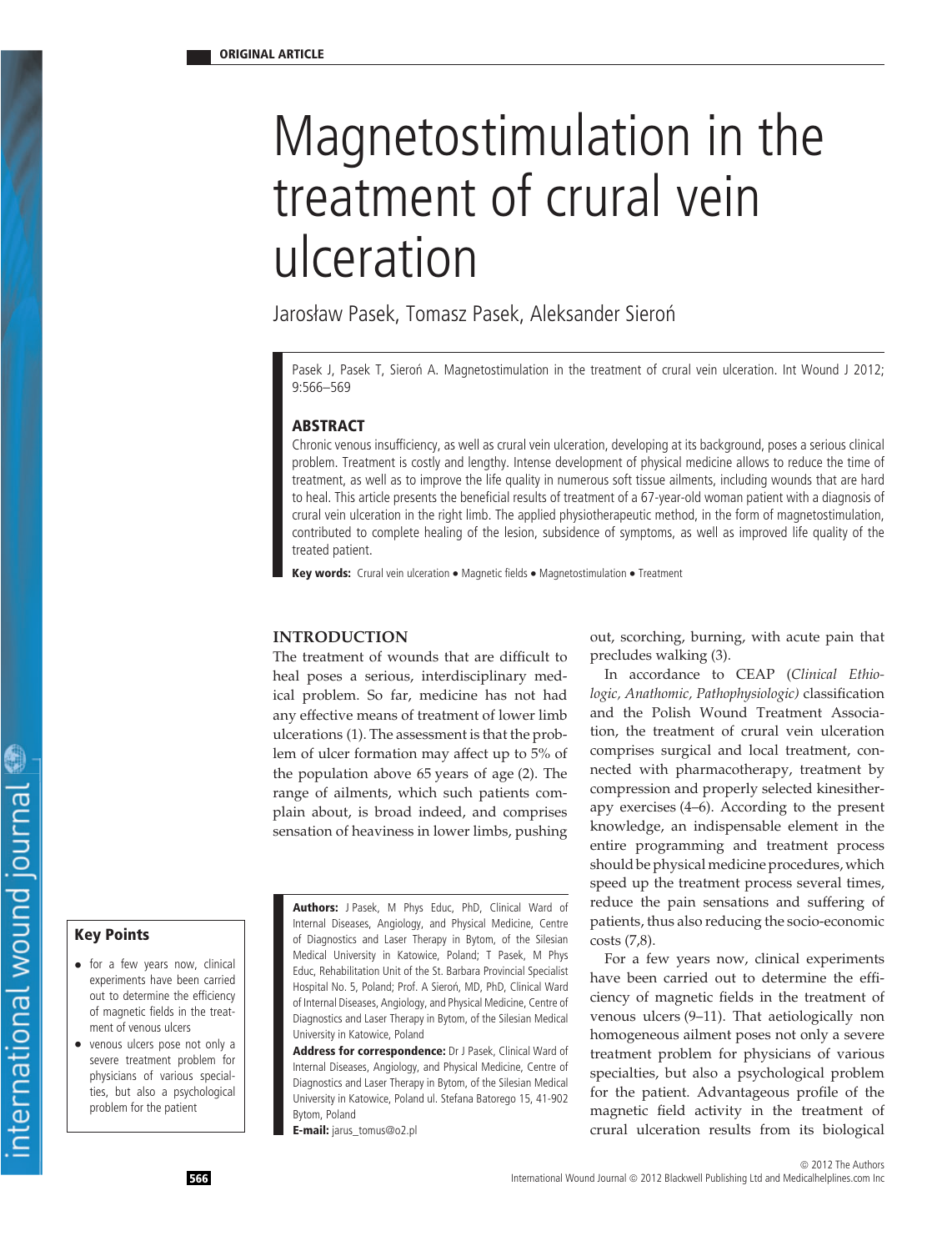of oxygen utilization processes and tissue respiration, intensification of anaerobic respiration processes in ischaemic tissues, vasodilatation and angiogenetic action, resulting in the development of collateral circulation in the vicinity of wounds being formed. In addition, magnetic fields intensify the processes of regeneration and reparation, stimulate the epidermisation process and inhibit infection processes (8,12). The aim of the study has been to present the beneficial results of treatment of a 67-year-old woman patient with crural vein ulceration, on whom the procedures of magnetostimulation have been used with good results.

### **CASE REPORTS**

The woman patient, 67-year-old, has been admitted to the Chair and Clinical Ward of Internal Diseases, Angiology and Physical Medicine of the Silesian Medical University in Katowice, Poland with the diagnosis of crural vein ulceration, established several months earlier. Until the time of admission, the patient had been treated with various effects, yet her leg never healed completely. On admission to the Clinic, the patient complained of severe pain of encompassing and pushing out nature in the right crural area. Preliminary examination showed vast and massive necrotic and trophic skin lesions, discharge of purulent secretion, as well as characteristic putrid smell of the lesion (Figure 1).

The patient also had the USG Doppler examination of lower limb veins performed, with the following findings: ''Numerous haemostases in venous system, lesions of perforator valves, lengthening and tortuosity of dermal capillary vessels, with dilated pericapillary space. Numerous lesions of capillary vessels and pericapillary tissues are visible''. Before starting the therapy, the patient filled a concise pain intensification assessment questionnaire, which applied the visual analogue scale (VAS) scale (10 *most intense*, 1 *least intense*). The assessment concerned initial pain sensations experienced over the previous 3 weeks. The result obtained has been assessed as very intense, according to the scale (10 points).





Figure 1. Crural venous ulceration (photographs taken before starting the therapy).

# **PHYSICAL TREATMENT**

The patient has been treated by means of magnetostimulation (variable magnetic filed of low frequency. For that purpose, the ringshaped large clinical applicator by Viofor JPS Standard (Med & Life, Komorów, Poland) has been used. The ring applicator contains three pairs of coils, which generate magnetic field.

Following physical parameters have been applied: M2 P2 intensity of magnetic field  $-8$ , throughout the course of therapy.

M2 – application with increasing intensity of magnetic field (the magnetic field intensity increases every 10 or 12 seconds to the selected value, in a cyclic manner during application), P2 – JPS system with two types of magnetic impulses, having the frequency of 180–195 Hz.

The procedures have been carried out in such a way that the limb being subject of the procedure has been held inside a ringshaped applicator (inductor – Figure 2). The patient assumed sitting position during the procedure. Procedures were performed once daily, for 12 minutes, every day, in 6 series of

• the aim of the study has been to present the beneficial results of treatment of a 67-year-old woman patient with crural vein ulceration, on whom the procedures of magnetostimulation have been used with good results

# **Key Points**

- a female patient, 67 years old was admitted to the Silesian Medical University in Katowice, Poland with the diagnosis of crural vein ulceration, established several months earlier
- preliminary examination showed vast and massive necrotic and trophic skin lesions, discharge of purulent secretion, as well as characteristic putrid smell of the lesion
- the patient was treated by means of magnetostimulation (variable magnetic filed of low frequency)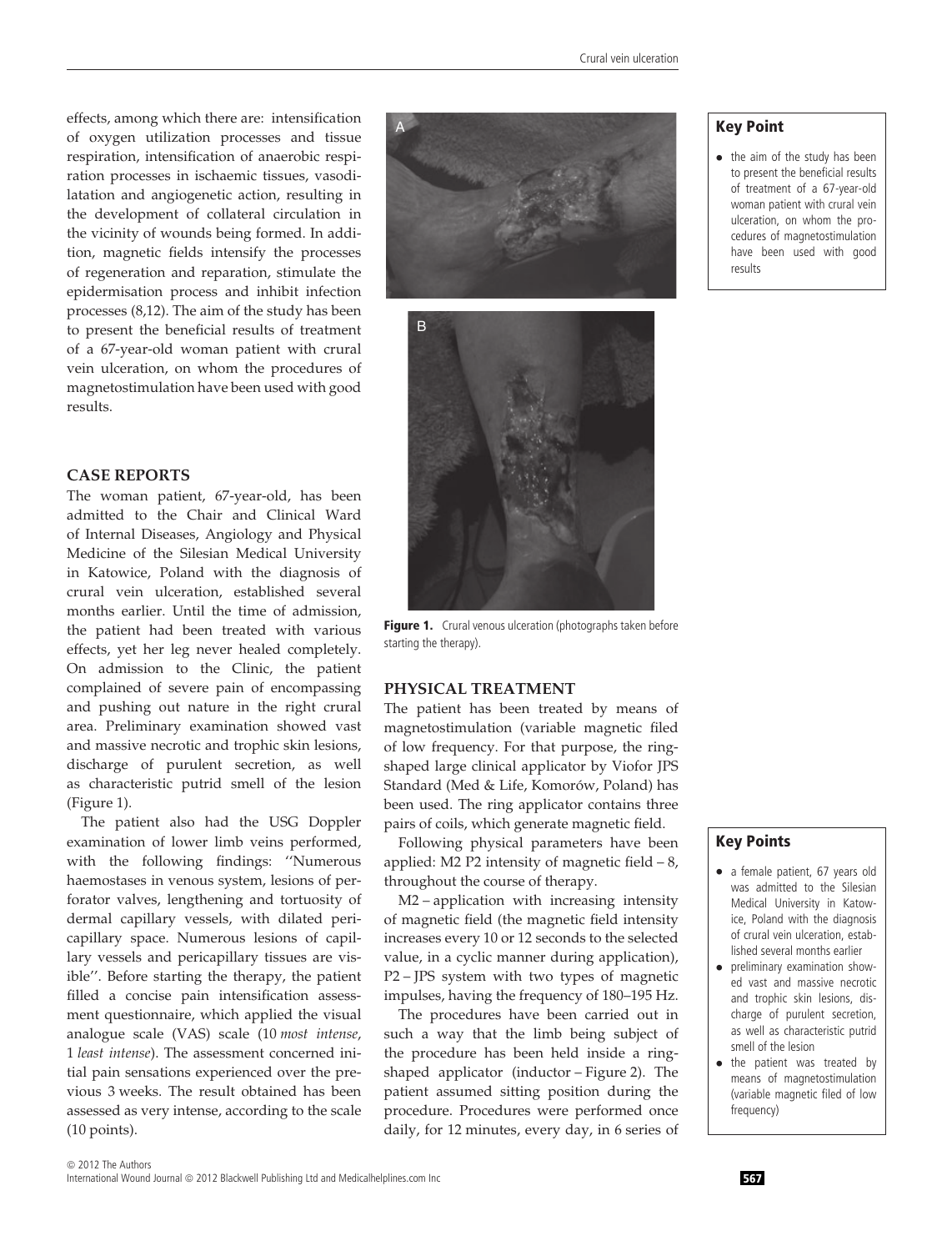

**Figure 2.** Clinical ring-shaped applicator Viofor JPS Standard for magnetostimulation procedures.



**Figure 3.** Photograph taken after completing two therapeutic sessions (30 magnetostimulation procedures).

15 procedures, with break on Saturdays and Sundays. The intermission between every two series was 3 weeks. After completion of each procedure, hydro-colloid dressing was put on the wound, followed by pressure dressing.

#### **RESULTS**

On the last of the first and second therapeutic sessions, the patient experienced significant alleviation of the pain. Also, less purulent deposit was observed. The wound secretion changed into serous type, gradually the characteristic smell of decay disappeared. Also, finegrain pink granulation appeared that gradually began to cover the wound with new epidermis. Very weak currents that appeared when influencing piezoelectric substances (e.g. collagen) stimulated cell activity, which promoted vasodilatation action (direct influence upon relaxation of smooth muscular coat of vessels, and activated the process of neo-angiogenesis). After the first two therapeutic sessions, a control photograph was taken (Figure 3).



Figure 4. Photograph taken after completion of therapy (after the application of the total of 90 procedures).

After 8 months (33 weeks), the treatment was completed. The result obtained was a complete remission of the pain experienced, reduction of the inflammation process, as well as complete healing of the ulceration. Anti-inflammatory action is related to the stimulation of cyclic adenosine monophosphate (cAMP) and prostaglandin E formation. Prostaglandin influences the accumulation of cAMP, which reduces the release of inflammation mediators from neutrophils, basophils, mast cells and lymphocytes. In the course of treatment, dynamic and positive healing of the lesion has been observed (Figure 4). The check up by means of USG Doppler had the following result: ''Substantial progression concerning lesions in the venous system. Veins in femoral section, common veins, femoral veins, as well popliteal veins patent in comparison with the initial examination''.

## **DISCUSSION OF RESULTS**

The 8 months of treatment, applying the above physical method, led to complete healing of the ulceration. The mechanism of therapeutic action of magnetic fields in those cases is that of stimulation of regeneration of the destroyed vascular rete in micro-circulation, increasing of local perfusion of tissues, as well as enhancement of blood rheological properties, increased collagen production by fibroblasts and speeding up the mitosis process in cells of germinative layer of epidermis (epidermisation process stimulation). The basis of regeneration effects of magnetostimulation is, first of all, intensification of oxygen utilization processes and tissue respiration, because of increased diffusion and oxygen uptake by haemoglobin and cytochromes. Increased oxygen uptake is connected with stimulation of

# **Key Points**

- 8 months of magnetostimulation treatment, led to complete healing of the ulceration
- the basis of regeneration effects of magnetostimulation is, first of all, intensification of oxygen utilization processes and tissue respiration
- application of magnetostimulation procedures contributed to reduction of the pain experienced, complete healing of the ulceration, and improvement of the patient's life quality